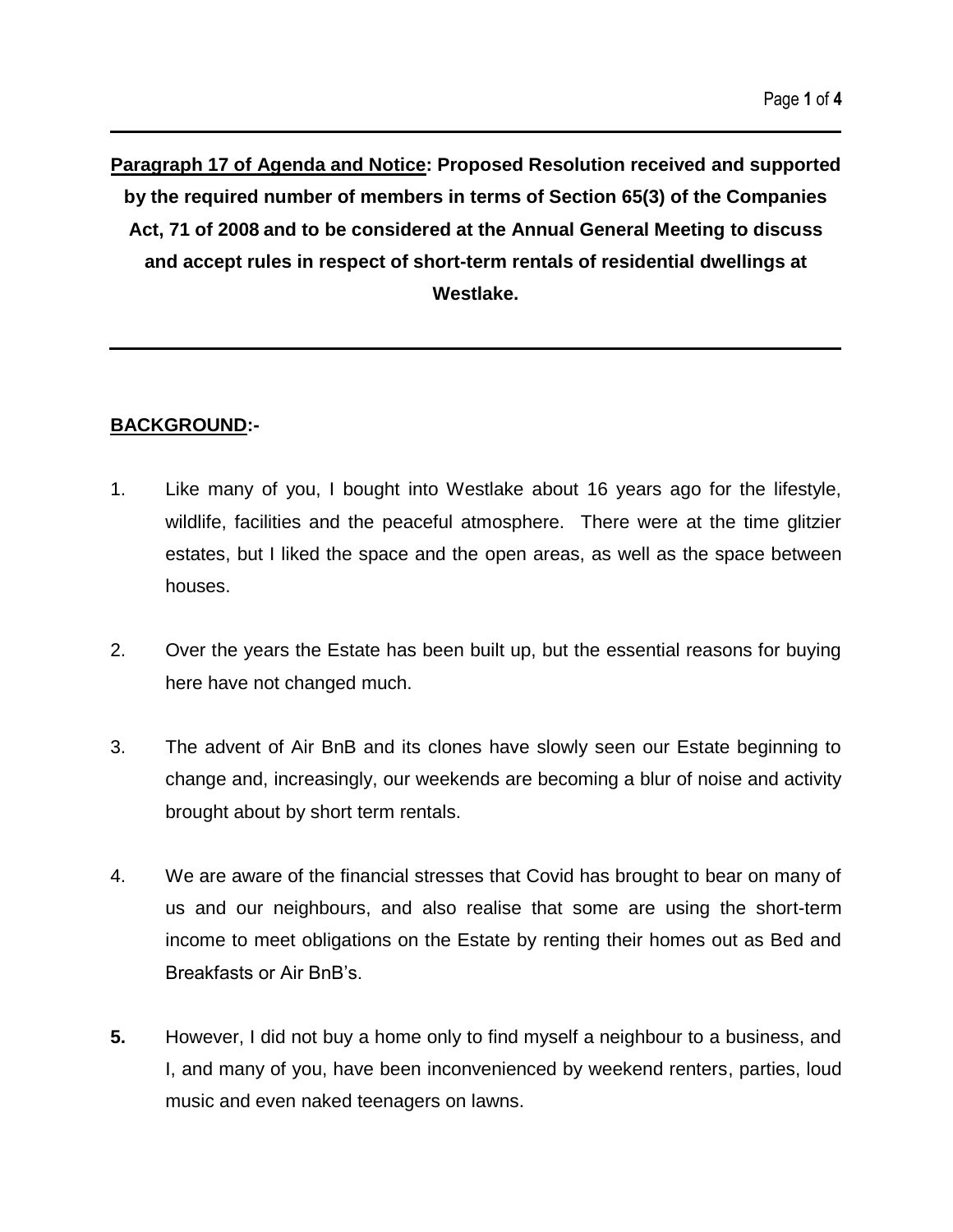#### **PROPOSAL:-**

6. I therefore propose the following resolution to be voted upon:

# **RESOLUTION:-**

- 6.1. For the terms of this resolution, no term of occupancy in a home on Westlake shorter than 2 months, shall be allowed, and a two-month rental shall be deemed to be a short-term rental, except if prior written approval is obtained from the Estate office and wherein the owner undertakes to adhere to specific rules governing short-term rentals. Any short-term tenant will also be required to undertake to abide by the specific rules pertaining to short-term rental and the general rules of the Estate. Further that the Estate management staff and security can expel short-term tenants from the Estate that fail to abide by the general rules of the Estate and the specific rules applicable to short-term rentals.
- 6.2. A homeowner (Member of Westlake Homeowners Association) must notify the Estate management in writing of short-term rentals and shall notify the Estate management of the occupier's details, and all agreements, leases and payments to the homeowner shall reflect this.
- 6.3. Once such notification to Estate management is made in writing, a set of rules for short term rentals shall be handed to each renter by the homeowner.
- 6.4. If a property is found to be leased as a short-term rental and the processes applicable to short-term rental have not been followed, then access to renters will be denied and, if necessary, they will be removed from the Estate.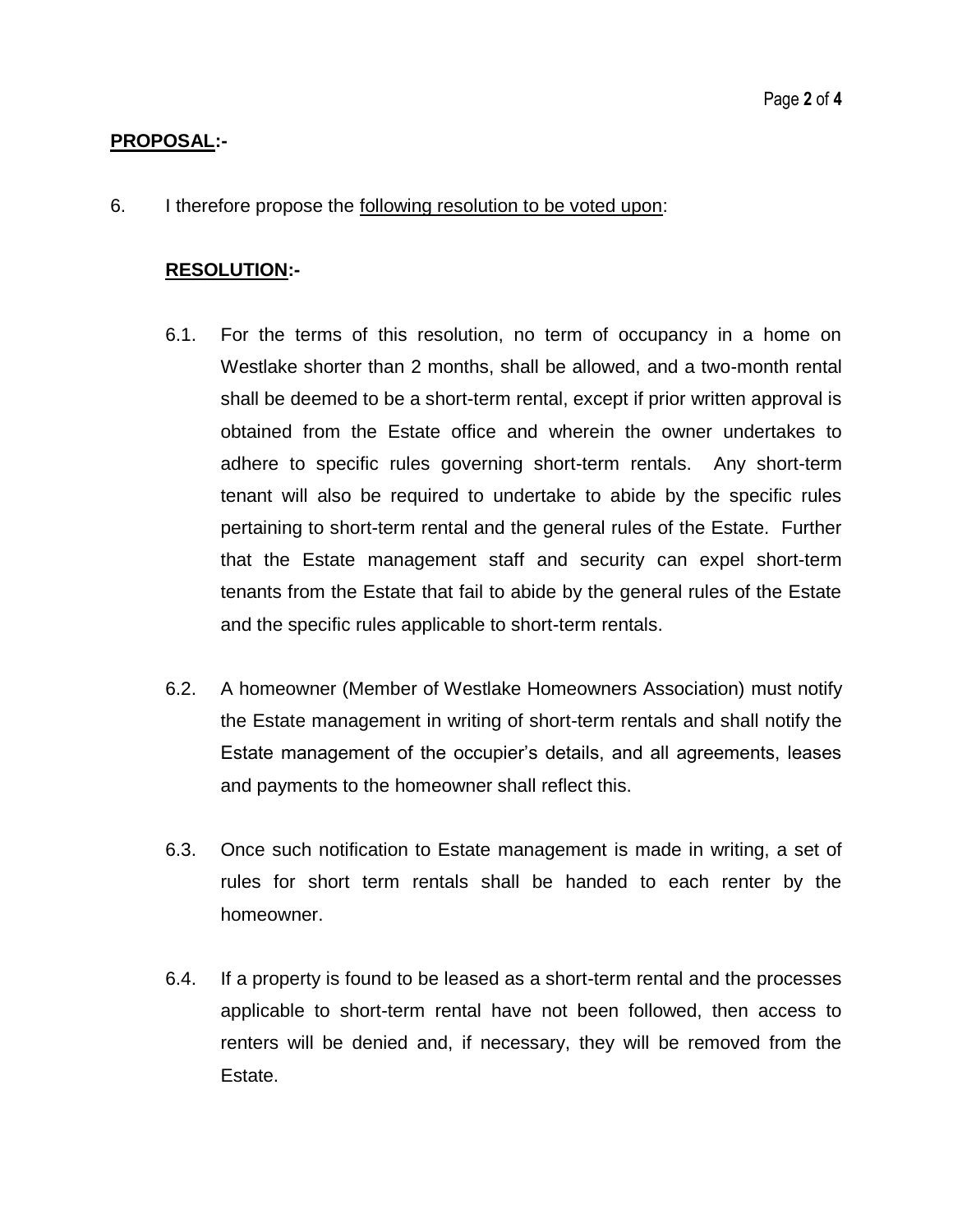- 6.5. That a set of Estate Rules for short-term rentals to be handed to the renters prior to occupancy which will apply to renters must include:-
	- Speeding by short-term renters will result in removal from the Estate of the culprit;
	- Short-term renters may not bring quadbikes of four-wheelers into the Estate;
	- Short-term renters may not bring any unlicensed non-road approved motorcycles or vehicles into the Estate;
	- Noise for gatherings, parties and any events stops at 23:00;
	- Music to end at 23:00.
- 6.6. If an owner has allowed access to the Estate by short-term renters without following the applicable processes, highlighted above, by claiming they are family, colleagues or associates utilising their home, and do not provide proof of such when called upon to do so, the short-term renters may be liable to be reported to the South African Police Service for trespassing on the Estate due to accessing the Estate in a fraudulent manner and no further short-term rentals will be allowed in respect of the defaulting homeowner.
- 6.7. The number of persons that may occupy a residence at Westlake as a short-term rental tenant shall not exceed the residential capacity of the home, for example, the number of bedrooms will be utilised to determine how many persons may occupy a residence on a short-term rental basis.
- 6.8. Short-term rental tenants' usage of common property will be monitored to determine what impact it has on Westlake's resources and the utilisation of common property by other homeowners.